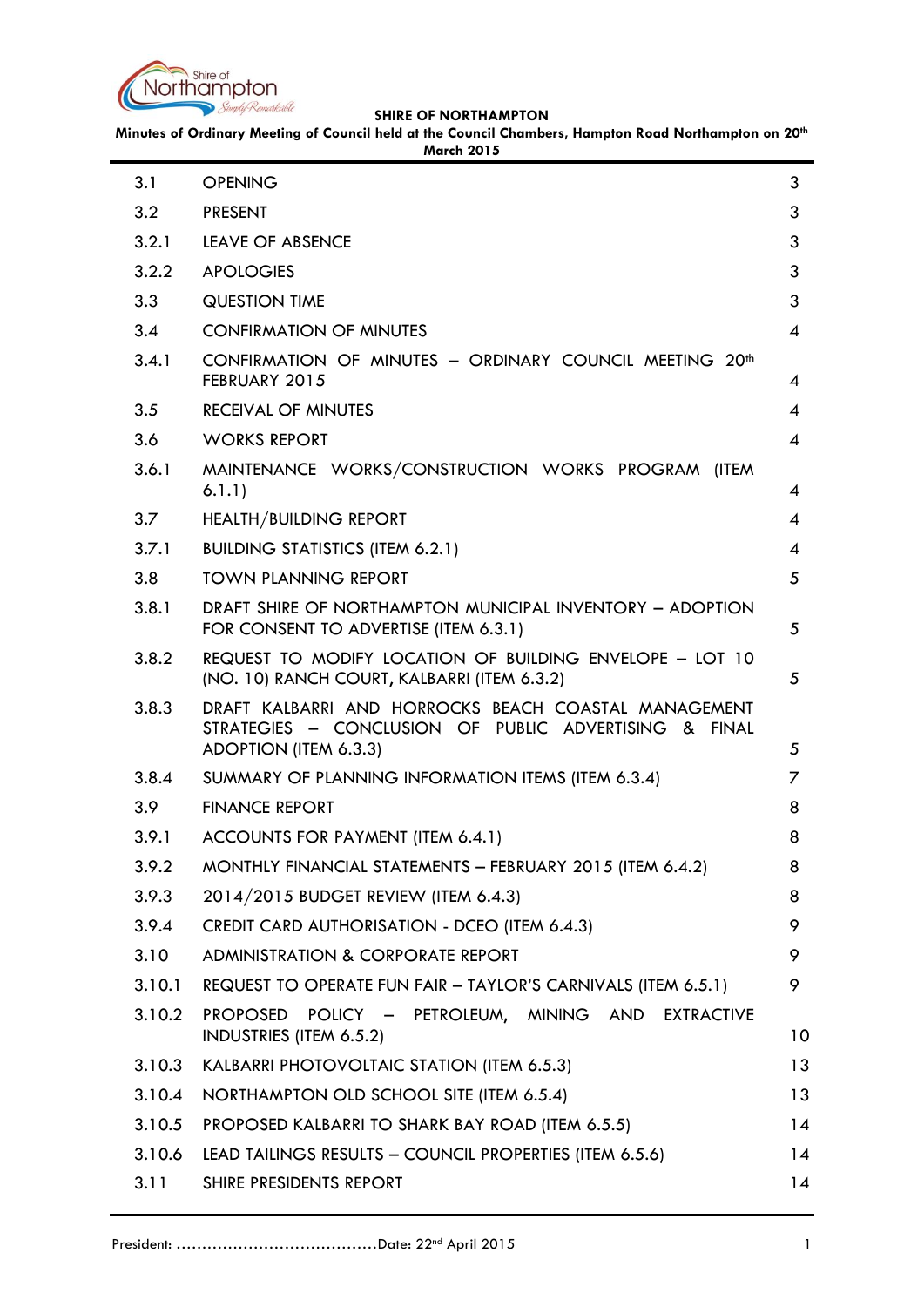

**Minutes of Ordinary Meeting of Council held at the Council Chambers, Hampton Road Northampton on 20th March 2015**

| 3.12   | DEPUTY SHIRE PRESIDENTS REPORT | 14 |
|--------|--------------------------------|----|
| 3.13   | <b>COUNCILLORS REPORTS</b>     | 14 |
| 3.13.1 | <b>CR GLIDDON</b>              | 14 |
| 3.13.4 | CR SCOTT                       | 15 |
| 3.14   | <b>INFORMATION BULLETIN</b>    | 15 |
| 3.15   | NEW ITEMS OF BUSINESS          | 15 |
| 3.16   | NEXT MEETING OF COUNCIL        | 15 |
| 3.17   | <b>CLOSURE</b>                 | 15 |
|        |                                |    |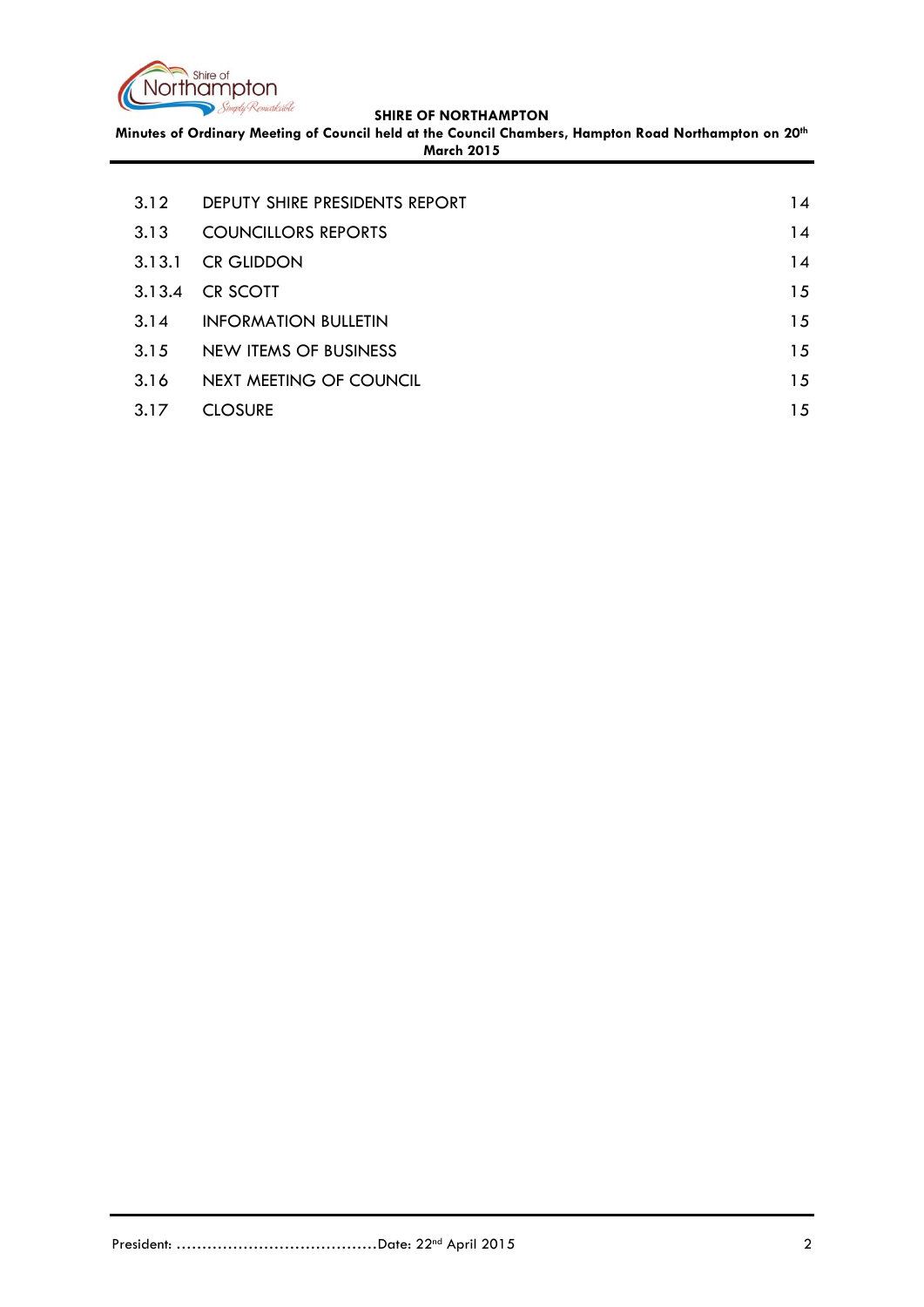

**Minutes of Ordinary Meeting of Council held at the Council Chambers, Hampton Road Northampton on 20th March 2015**

#### <span id="page-2-0"></span>**3.1 OPENING**

The President thanked all Councillors and staff members present for their attendance and declared the meeting open at 1.00pm.

## <span id="page-2-1"></span>**3.2 PRESENT**

| Cr G Wilson                | President                                     | Northampton Ward |  |
|----------------------------|-----------------------------------------------|------------------|--|
| Cr C Simkin                | Deputy President                              | Northampton Ward |  |
| Cr S Stock-Standen         |                                               | Northampton Ward |  |
| Cr P Gliddon               |                                               | Kalbarri Ward    |  |
| Cr M Holt                  |                                               | Kalbarri Ward    |  |
| Cr D Pike                  |                                               | Kalbarri Ward    |  |
| Cr M Scott                 |                                               | Kalbarri Ward    |  |
| Mr Garry Keeffe            | <b>Chief Executive Officer</b>                |                  |  |
| <b>Mr Grant Middleton</b>  | Deputy Chief Executive Officer                |                  |  |
| Mr Neil Broadhurst         | <b>Manager Works &amp; Technical Services</b> |                  |  |
| <b>Mrs Hayley Williams</b> | <b>Principal Planner</b>                      |                  |  |

#### <span id="page-2-2"></span>**3.2.1 LEAVE OF ABSENCE**

Nil

#### <span id="page-2-3"></span>**3.2.2 APOLOGIES**

Cr T Carson, Cr D Stanich

#### <span id="page-2-4"></span>**3.3 QUESTION TIME**

No members of the public were present during question time.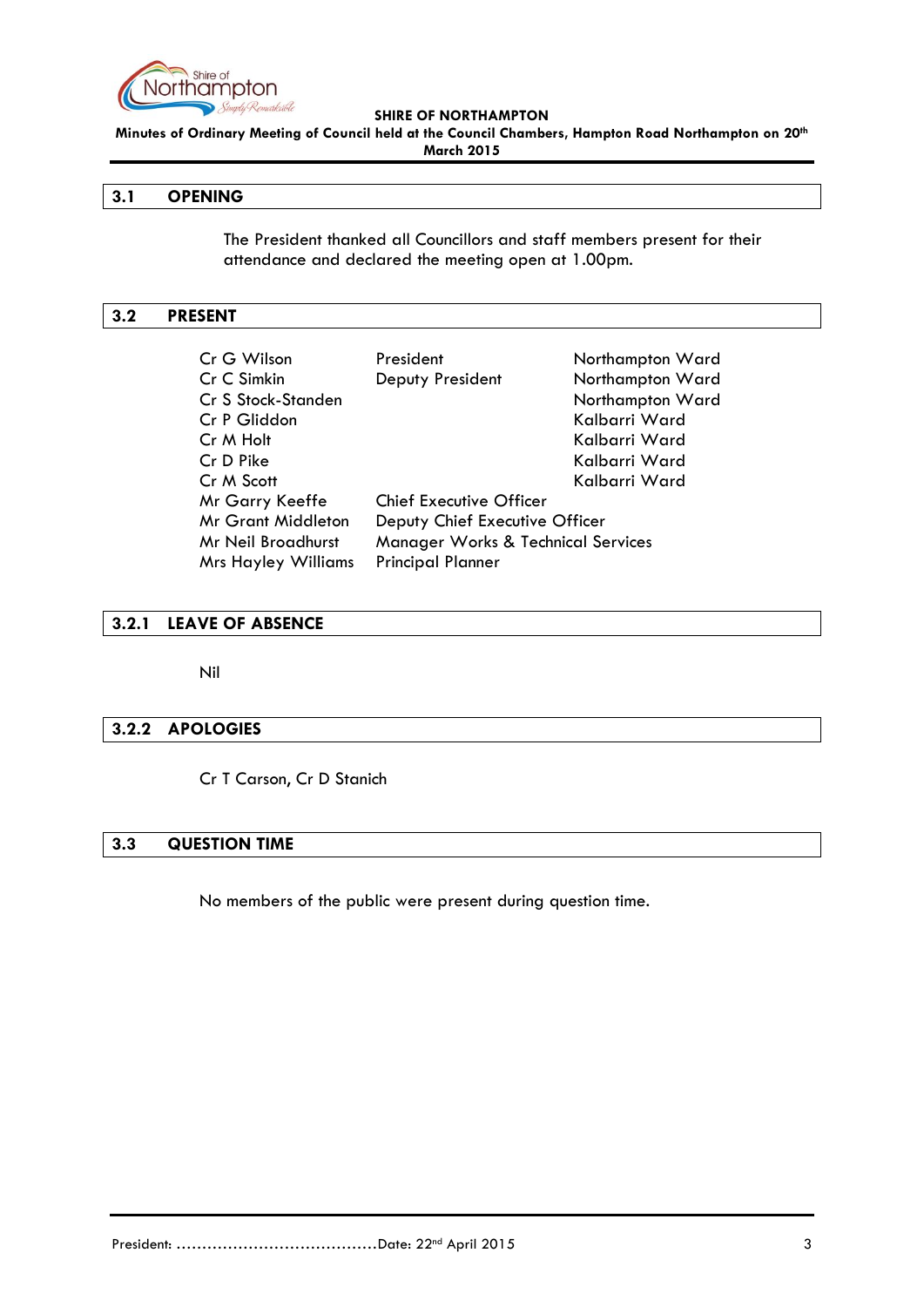

**Minutes of Ordinary Meeting of Council held at the Council Chambers, Hampton Road Northampton on 20th March 2015**

## <span id="page-3-1"></span><span id="page-3-0"></span>**3.4 CONFIRMATION OF MINUTES**

3.4.1 CONFIRMATION OF MINUTES - ORDINARY COUNCIL MEETING 20<sup>th</sup> FEBRUARY 2015

Moved Cr SCOTT, seconded Cr PIKE

That the minutes of the Ordinary Meeting of Council held on the 20<sup>th</sup> February 2015 be confirmed as a true and correct record with the following changes.

- 2.3 Replace Nola Burges with Nova Burges
- 2.4.1 Replace Moved Cr GLIDON with Moved Cr GLIDDON

2.8.6 - Replace Moved Cr WISON with Moved Cr WILSON

CARRIED 7/0

#### <span id="page-3-2"></span>**3.5 RECEIVAL OF MINUTES**

Nil

## <span id="page-3-4"></span><span id="page-3-3"></span>**3.6 WORKS REPORT**

3.6.1 MAINTENANCE WORKS/CONSTRUCTION WORKS PROGRAM (ITEM 6.1.1)

Noted

Mr Broadhurst left the meeting at 1.08pm.

#### <span id="page-3-6"></span><span id="page-3-5"></span>**3.7 HEALTH/BUILDING REPORT**

#### 3.7.1 BUILDING STATISTICS (ITEM 6.2.1)

**Noted**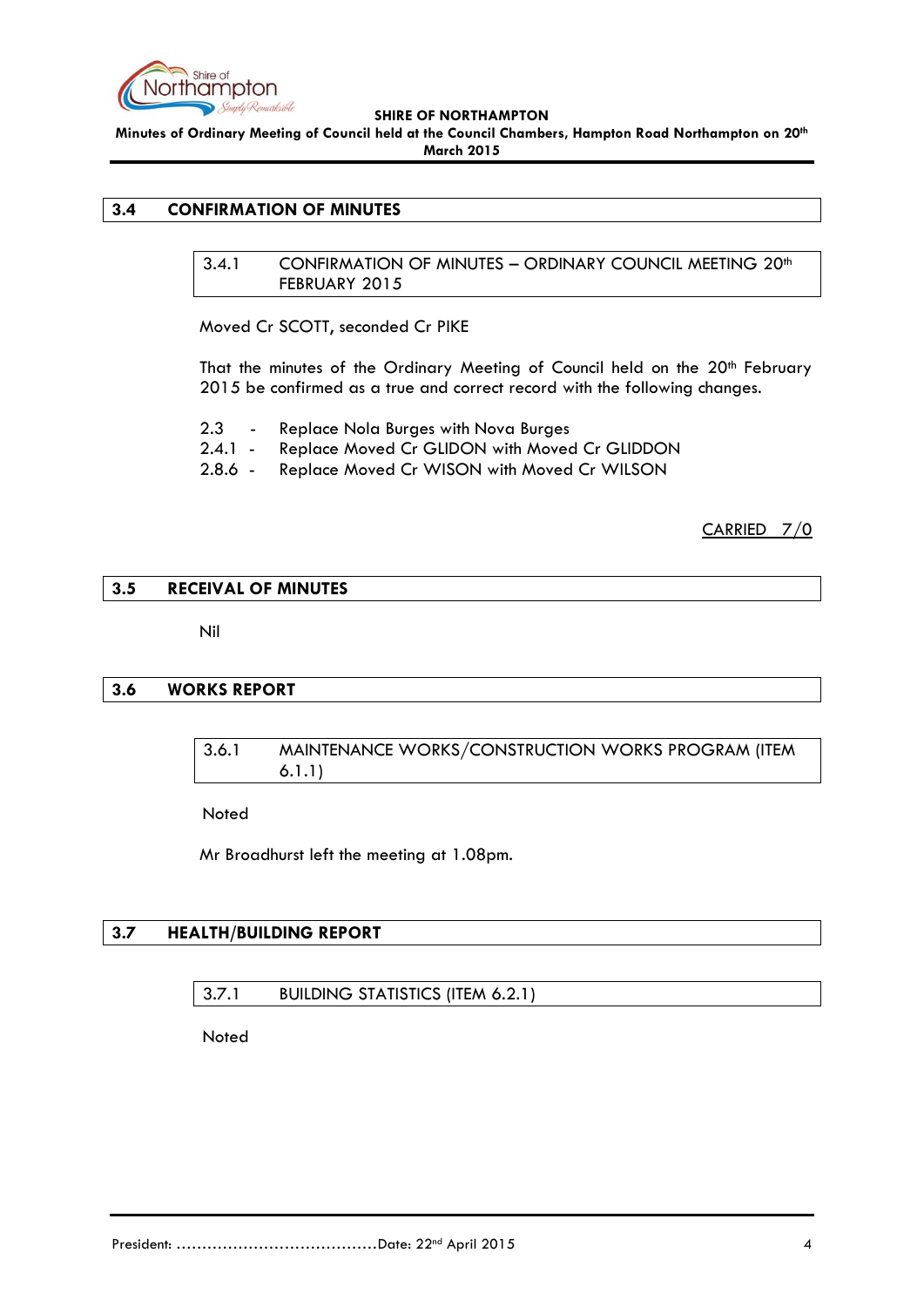

**Minutes of Ordinary Meeting of Council held at the Council Chambers, Hampton Road Northampton on 20th March 2015**

# <span id="page-4-1"></span><span id="page-4-0"></span>**3.8 TOWN PLANNING REPORT**

3.8.1 DRAFT SHIRE OF NORTHAMPTON MUNICIPAL INVENTORY – ADOPTION FOR CONSENT TO ADVERTISE (ITEM 6.3.1)

Moved Cr STOCK-STANDEN, seconded Cr GLIDDON

That Council endorse the February 2015 edition of the Shire of Northampton Municipal Inventory for advertising purposes.

CARRIED 7/0

<span id="page-4-2"></span>3.8.2 REQUEST TO MODIFY LOCATION OF BUILDING ENVELOPE – LOT 10 (NO. 10) RANCH COURT, KALBARRI (ITEM 6.3.2)

Moved Cr SCOTT, seconded Cr HOLT

That Council resolve to approve the relocation of the building envelope on Lot 10 (No. 10) Ranch Court, Kalbarri subject to:

- 1. The subdivision guide plan being amended at the cost of the Applicant/Landowner; and
- 2. Payment of \$147.00 the required Application Fee.

#### CARRIED 7/0

<span id="page-4-3"></span>3.8.3 DRAFT KALBARRI AND HORROCKS BEACH COASTAL MANAGEMENT STRATEGIES – CONCLUSION OF PUBLIC ADVERTISING & FINAL ADOPTION (ITEM 6.3.3)

Moved Cr STOCK-STANDEN, seconded Cr SIMKIN

#### That Council

1. Endorse the Kalbarri Coastal Management Strategy and the Horrocks Beach Coastal Management Strategy (Final February 2015) subject to the recommended amendments included within the Schedule of Submissions Table attached as Appendix 1 to the Town Planning Report 20 March 2015; and subject the following amendments to the recommendations in each strategy: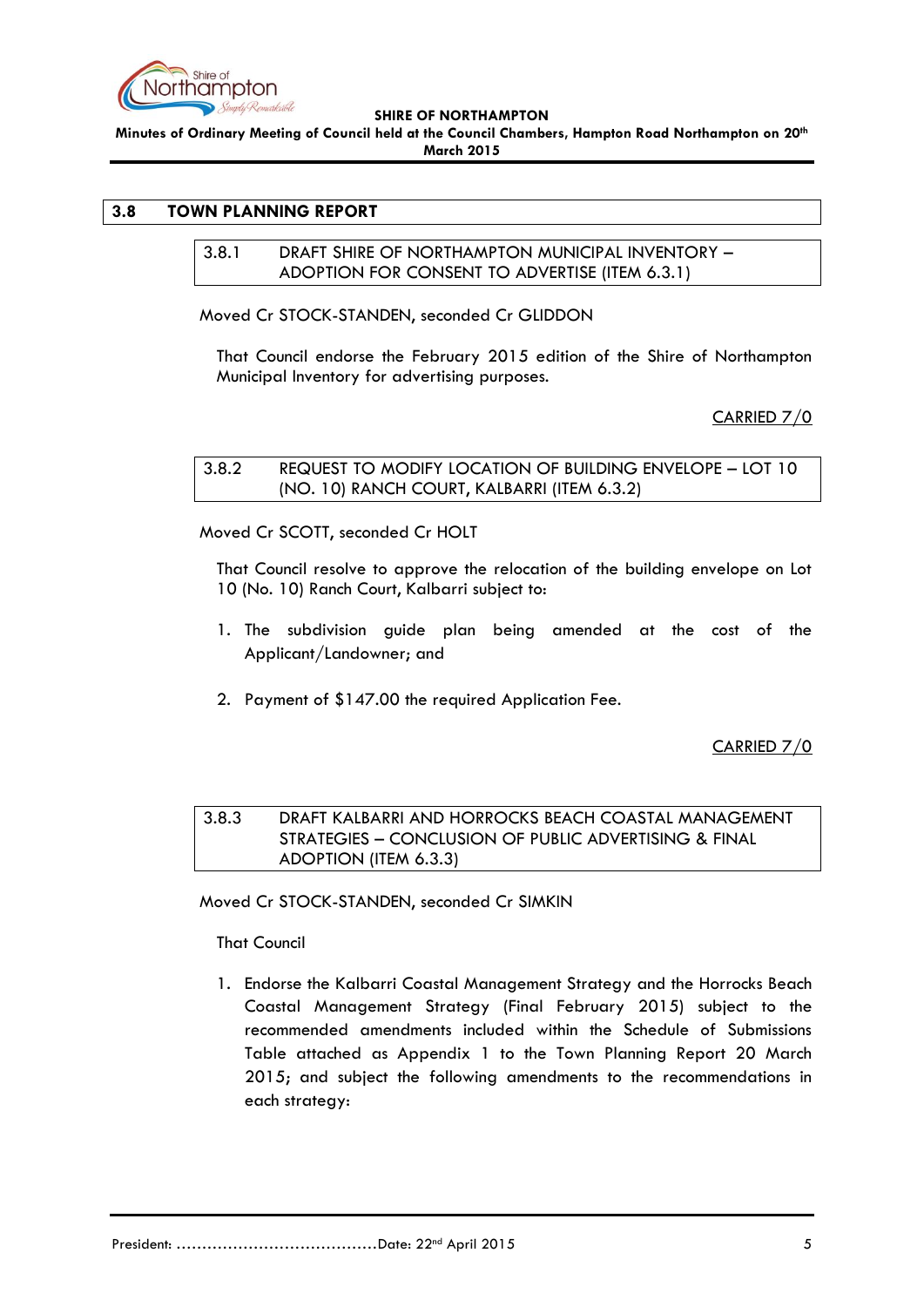

**Minutes of Ordinary Meeting of Council held at the Council Chambers, Hampton Road Northampton on 20th March 2015**

| Kalbarri Coastal Management Strategy |                                                                                                                                                                                                                                                                                                                                                           |  |  |  |
|--------------------------------------|-----------------------------------------------------------------------------------------------------------------------------------------------------------------------------------------------------------------------------------------------------------------------------------------------------------------------------------------------------------|--|--|--|
| Recommendation 4                     | reword to state "Fence off walk trails and<br>construct Chinaman's Point car park area as per<br>Grey Street Road Improvement Plan previously<br>adopted by Council."                                                                                                                                                                                     |  |  |  |
| <b>Recommendation 7</b>              | delete the words "dry composting" toilets as<br>option for<br>water serviced toilets can<br>be<br>considered.                                                                                                                                                                                                                                             |  |  |  |
| <b>Recommendation 9</b>              | recommendation as refuse bins are<br>remove<br>located at the northern boat ramp area and re-<br>word document to provide a access road similar<br>to the National Park access where the road is<br>diverted into the area with signage to make it<br>obvious to people to slow down/stop and read<br>signs before entry.                                 |  |  |  |
| Recommendation 14                    | remove reference to the Red Bluff toilets as new<br>toilets have been installed.                                                                                                                                                                                                                                                                          |  |  |  |
| <b>Recommendation 39</b>             | delete recommendation as Council will not pursue<br>the development of a lap pool within the<br>Murchison River.                                                                                                                                                                                                                                          |  |  |  |
| <b>Recommendation 40</b>             | delete the recommendation as the relocation of<br>the Sea Search and Rescue building has been<br>determined by both Council and the Kalbarri<br>community for it to remain in its current site and<br>the Council has now entered into a lease<br>agreement with the Kalbarri Sea Search and<br>Rescue Group for them to remain at their current<br>site. |  |  |  |

#### Kalbarri Coastal Management Strategy

Horrocks Coastal Management Strategy

Recommendation 1 remove the recommendation as the issue in repair pathways from stormwater damage is a maintenance issue to be addressed by Council and not an implementation action of the Coastal Strategy.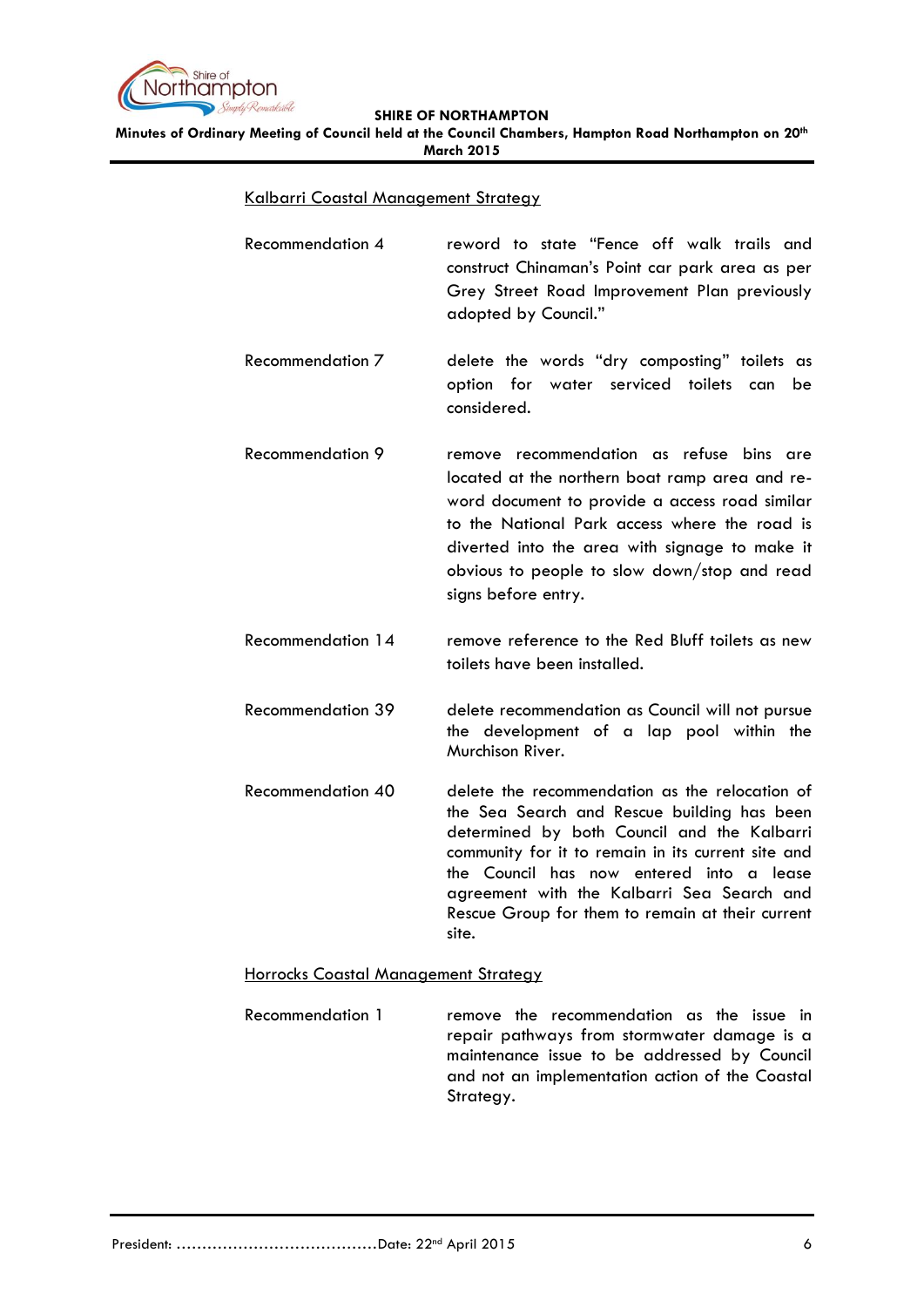

**Minutes of Ordinary Meeting of Council held at the Council Chambers, Hampton Road Northampton on 20th March 2015**

| Recommendation 18        | reword recommendation that boardwalks be<br>constructed in identified areas within the strategy<br>however in regards to a board walk to provide<br>disability access to the proposed Horrocks<br>Community Centre as stated within the strategy<br>as being on the western side of the North Court<br>Strata is not supported as the shortest and most<br>"legible" route to the Community Centre which<br>would need to be via a dual use path down<br>North Court which ensures safe disabled access<br>to the new Centre. |
|--------------------------|-------------------------------------------------------------------------------------------------------------------------------------------------------------------------------------------------------------------------------------------------------------------------------------------------------------------------------------------------------------------------------------------------------------------------------------------------------------------------------------------------------------------------------|
| <b>Recommendation 20</b> | delete recommendation as coastal morts are to<br>be retained in a redevelopment for provision of<br>car parking and better beach access in this area.                                                                                                                                                                                                                                                                                                                                                                         |
| <b>Recommendation 26</b> | reword as the area recommended for exercise<br>equipment is within a car park redevelopment<br>area as per Recommendation 20 and reword<br>this recommendation to state that exercise<br>equipment be located in grass park land areas.                                                                                                                                                                                                                                                                                       |
| <b>Recommendation 30</b> | recommendation relates to the need for signs to<br>identify boat launching area in the southern<br>beach section (Whiting Pool area). As there are<br>no such designated boat launching area within<br>this section of the foreshores the recommendation<br>be changed to warn boat users that the<br>foreshore is predominantly a swimming area and<br>highlight boat users of potential dangers and<br>provide advice of other locations for bat<br>launching.                                                              |

2. Adopt the Kalbarri Coastal Management Strategy and the Horrocks Beach Coastal Management Strategy (Final February 2015) as a Local Planning Policy under the relevant Town Planning Schemes.

CARRIED 7/0

# <span id="page-6-0"></span>3.8.4 SUMMARY OF PLANNING INFORMATION ITEMS (ITEM 6.3.4)

#### Noted

Hayley Williams left the meeting at 1.26pm.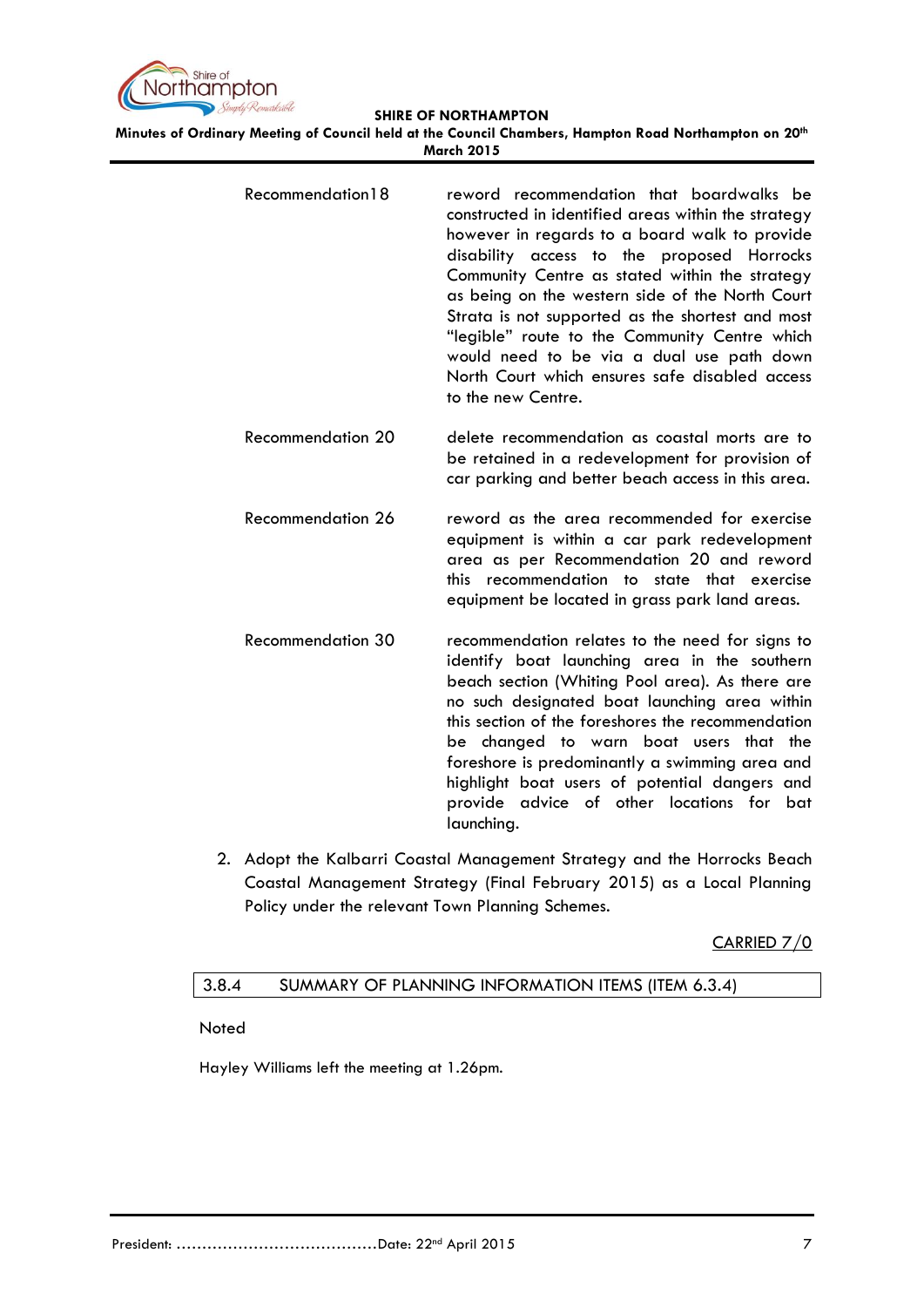

**Minutes of Ordinary Meeting of Council held at the Council Chambers, Hampton Road Northampton on 20th March 2015**

#### <span id="page-7-1"></span><span id="page-7-0"></span>**3.9 FINANCE REPORT**

#### 3.9.1 ACCOUNTS FOR PAYMENT (ITEM 6.4.1)

Moved Cr HOLT, seconded Cr PIKE

That Municipal Fund Cheques 20485 to 20517 inclusive, totalling \$81,685.24, Municipal EFT payments numbered EFT13467 to EFT13577 inclusive totalling \$258,447.77, Direct Debit payments GJ0814 to GJ0818 totalling \$866.07, Trust Fund Cheques 2026-2033, totalling \$4,987.61 be passed for payment and the items therein be declared authorised expenditure.

#### CARRIED BY AN ABSOLUTE MAJORITY 7/0

#### <span id="page-7-2"></span>3.9.2 MONTHLY FINANCIAL STATEMENTS – FEBRUARY 2015 (ITEM 6.4.2)

Moved Cr GLIDDON, seconded Cr STOCK-STANDEN

That Council adopts the Monthly Financial Reports for the period ending 28 February 2015.

CARRIED 7/0

#### <span id="page-7-3"></span>3.9.3 2014/2015 BUDGET REVIEW (ITEM 6.4.3)

Moved Cr STOCK-STANDEN, seconded Cr SCOTT

That Council in accordance with regulation 33A of the Local Government (Financial Management) Regulations 1996 adopt the review of the 2014/2015 Budget and note any variances or recommendations.

That Council authorise the additional expenditure amount of \$55,576 for the construction of the four Light Industrial units in Northampton.

That Council authorise the use of \$55,576 of the funds received from the sale of the Hampton Road property to fund the additional costs associated with the Light Industrial Area.

CARRIED BY AN ABSOLUTE MAJORITY 7/0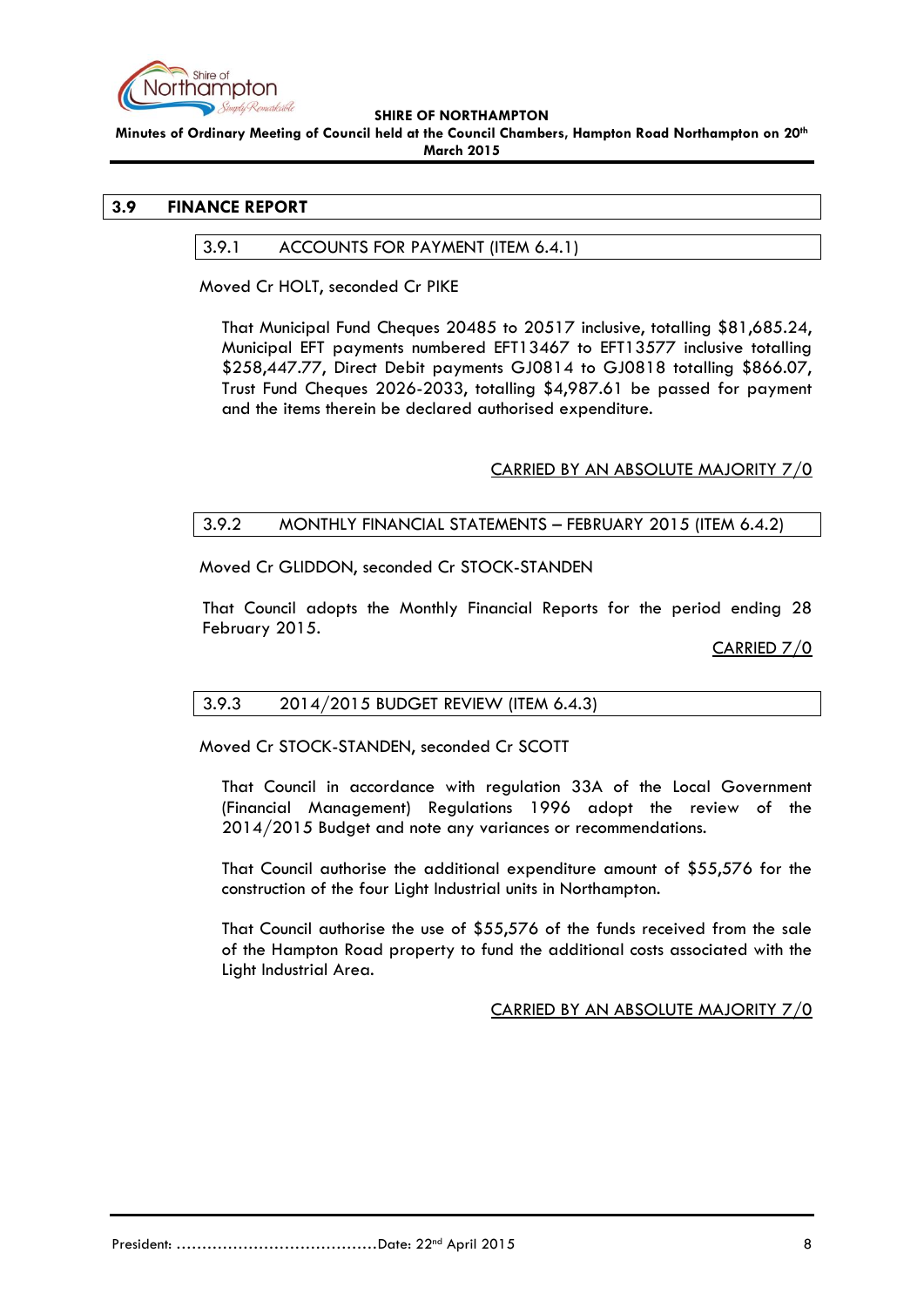

<span id="page-8-0"></span>**Minutes of Ordinary Meeting of Council held at the Council Chambers, Hampton Road Northampton on 20th March 2015**

3.9.4 CREDIT CARD AUTHORISATION - DCEO (ITEM 6.4.3)

Moved Cr SCOTT, seconded Cr HOLT

- 1. That Council authorises the allocation of a \$5,000 credit card for the Deputy Chief Executive Officer.
- 2. That Council authorises the amendment of the "Corporate Credit Card Use Policy" as per the following.
- a) Insert "and/or Deputy Chief Executive Officer" into section 1.0, 3.0, 4.1, 5.1, 5.2, 5.3
- b) Change section 3.2 as follows: "The current limit on the Shire of Northampton credit cards is \$10,000 with \$5,000 allocated to the Chief Executive Officers credit card and \$5,000 allocated to the Deputy Chief Executive Officers credit card"

## CARRIED BY AN ABSOLUTE MAJORITY 7/0

# <span id="page-8-2"></span><span id="page-8-1"></span>**3.10 ADMINISTRATION & CORPORATE REPORT**

#### 3.10.1 REQUEST TO OPERATE FUN FAIR – TAYLOR'S CARNIVALS (ITEM 6.5.1)

Moved Cr HOLT, seconded Cr WILSON

That Council not approve the operation of Taylors Fun Fair on the Kalbarri foreshore/parkland area, however approves the use of the lawn area east (not on the actual oval) of the cricket practice wickets at the Kalbarri Recreation facilities located on Porter Street and is subject to the following conditions:

- Volume of music to be turned down and all speakers to be located where the music is projected eastward to ensure the music is not a hindrance to the caravan park and holiday resorts and residential areas along Porter Street.
- All electrical services/leads are secure and not to be in areas where pedestrian traffic is prominent.
- They are to provide own electrical power source.
- $\bullet$  Use is for the period as requested, set up on  $7<sup>th</sup>$  July and operate between the  $8<sup>th</sup>$  and  $12<sup>th</sup>$  July and move from site on 13 July 2015.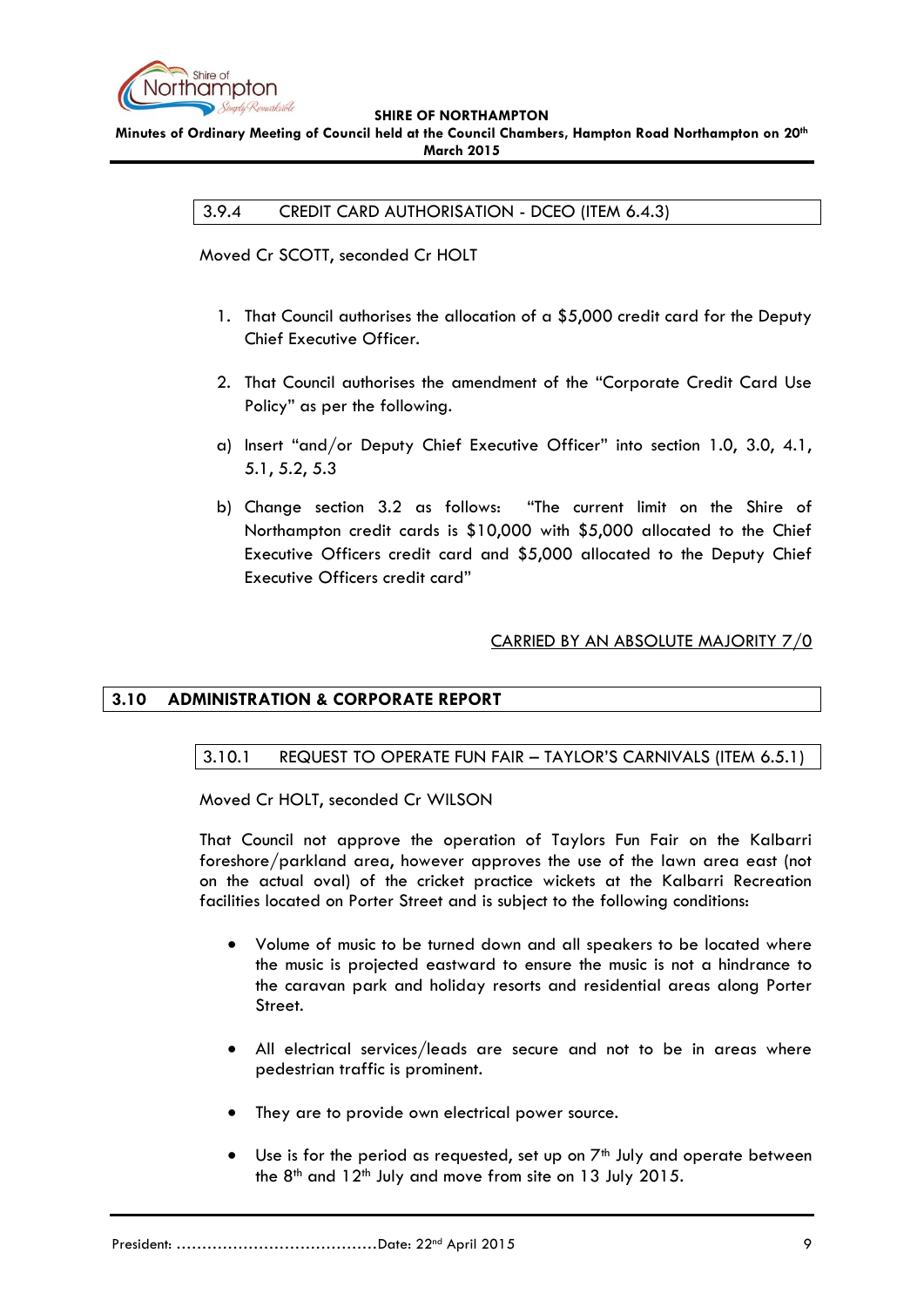

**Minutes of Ordinary Meeting of Council held at the Council Chambers, Hampton Road Northampton on 20th March 2015**

- Times of operation are from 3pm to 9pm on each day.
- A hire fee of \$500 for use of the area is to apply.

#### CARRIED 6/1

Cr Scott voted against the motion.

## <span id="page-9-0"></span>3.10.2 PROPOSED POLICY – PETROLEUM, MINING AND EXTRACTIVE INDUSTRIES (ITEM 6.5.2)

Moved Cr SCOTT, seconded Cr HOLT

That Council adopt the following policy on Petroleum, Mining and Extractive Industries.

## **PETROLEUM, MINING & EXTRACTIVE INDUSTRIES POLICY**

#### **Policy Statement**

The Shire of Northampton supports the expansion of industry that helps deliver economic prosperity to its residents however, in providing this support Council supports every effort being undertaken to ensure that the initial assessment as well as compliance and monitoring of any activity is carried out at a level that protects the amenity of the natural and built environment and that of residents.

#### **Objectives**

- To ensure that local values relating to lifestyle and quality of life, including public health, amenity, biodiversity, water (both surface and ground), and other economic sectors (such as agriculture and tourism) are adequately considered and protected from the development or expansion of any extractive industry activity in the Shire of Northampton.
- To ensure that any future or existing extractive industry activity is thoroughly assessed, monitored and managed effectively to meet all conditions of development consent, and endeavour to continuously improve operational practices to reduce the environment impacts wherever practicable.
- To ensure petroleum and mining companies build a commitment to best practice standards for petroleum and mining activity in the Shire of Northampton, and actively participate in local communities.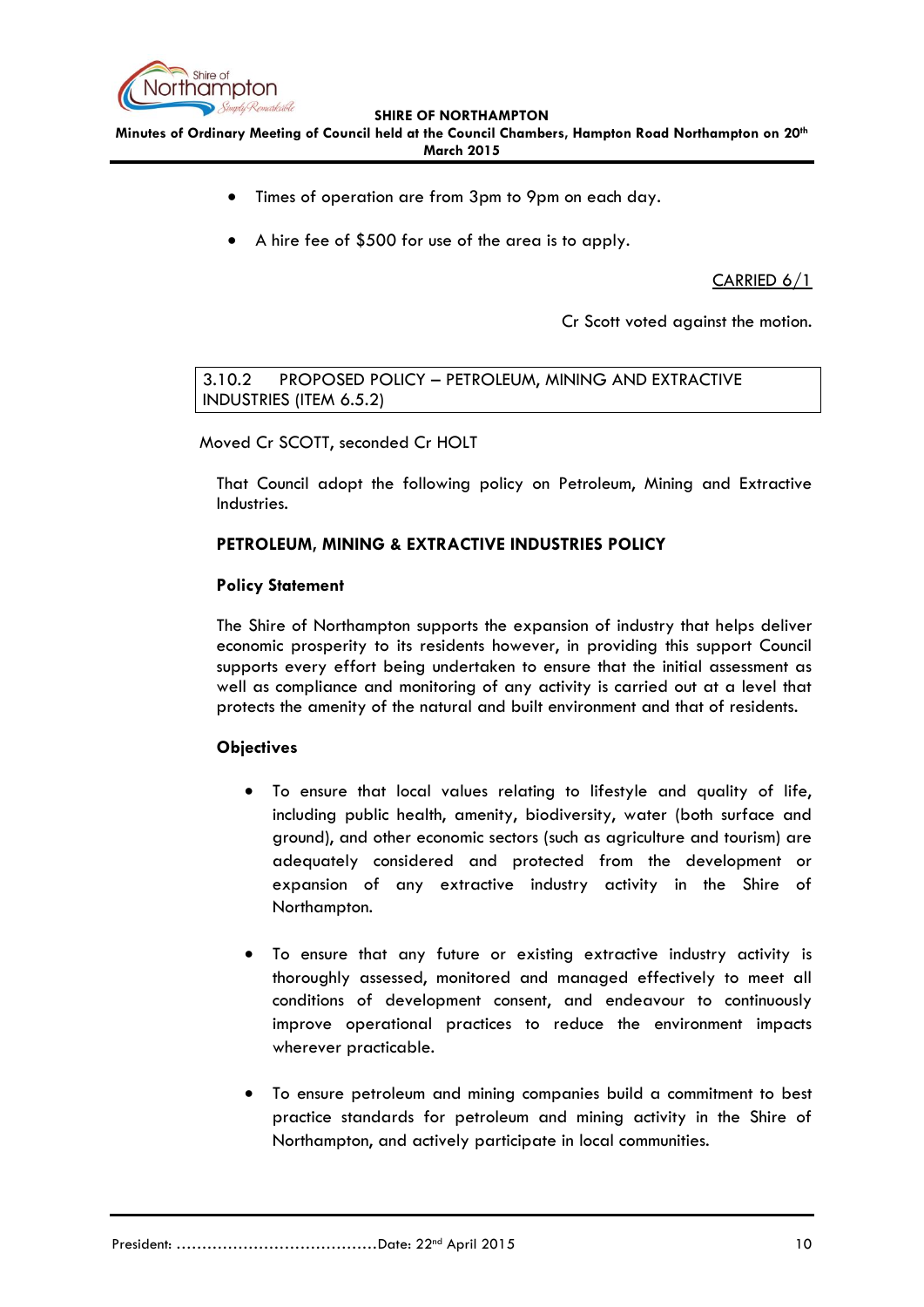

**Minutes of Ordinary Meeting of Council held at the Council Chambers, Hampton Road Northampton on 20th March 2015**

#### **Guidelines**

The principal role for Council is to advocate on behalf of the Shire of Northampton and its communities. Council is not the determining authority for mining applications.

The primary economic land use within the Shire of Northampton is food production through agriculture.

The Shire of Northampton's communities and businesses are dependent on access to clean groundwater. The protection of water resources and infrastructure (including underground aquifers, catchment and recharge areas, rivers, creeks, lakes, wetlands, dams, wells and bores) from pollution of overuse is therefore of paramount importance to the sustainability of the local economy and communities in the region.

The Shire of Northampton contains areas of natural vegetation (including the Kalbarri National Park) that are unique and of global ecological significance. These areas not only provide a basis for nature-based tourism industries, but are worthy of protection in their own right in order to support the maintenance of ecosystem services including clean air, water and biological diversity.

In respect to current and future proposal for on-shore petroleum or other extractive industries, Council will;

- a. Effectively consult communities within the Shire regarding onshore petroleum or other extractive industries development and represents the concerns and interests of these communities in decision making on all matters relating to these developments;
- b. Assume a leadership role in negotiating with the State Government and resources companies to ensure that any petroleum or mineral resource projects in the Shire provide benefit to the community, and individuals within the community where appropriate;
- c. Ensure that the protection of the health of communities and the protection of groundwater resources is afforded the highest priority in decision making by the Council;
- d. Support and advocate for the rights of communities and residents within the Shire to clean water, clean air and enjoyment of land without pollution or nuisance;
- e. Support and advocate for the existing economic land uses within the Shire to continue to operate unhindered by impacts of petroleum or extractive industries;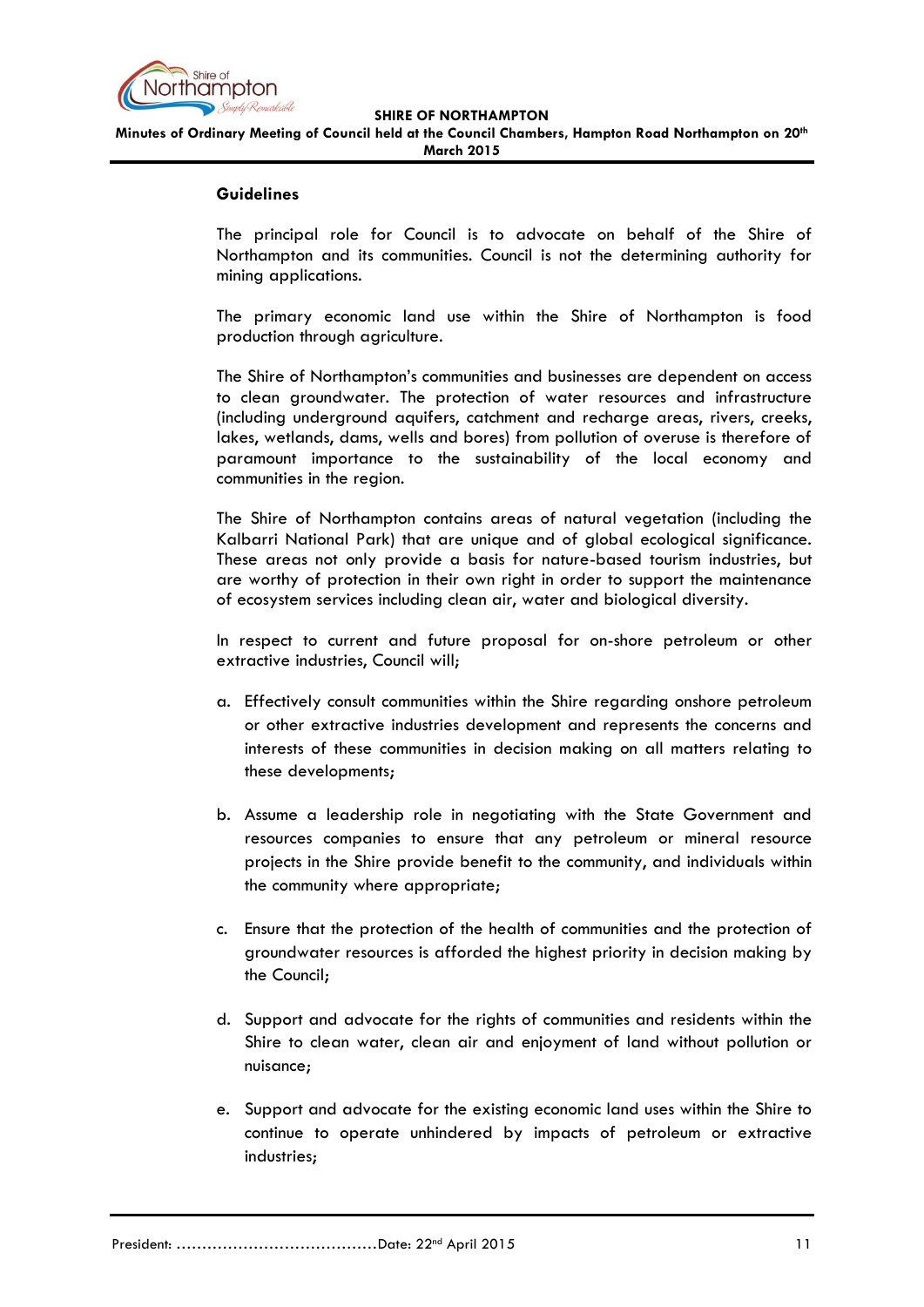

**Minutes of Ordinary Meeting of Council held at the Council Chambers, Hampton Road Northampton on 20th March 2015**

> f. Facilitate an open dialogue and discussion within the community of all stakeholders, based on the sharing of accurate information to encourage an informed debate about issues relating to mining;

# **Council support for specific onshore petroleum development or exploration proposals**

- a. Council does not support petroleum resource development within the Shire (including exploration) which has not first undergone thorough and independent assessment of environmental, health, agricultural and socioeconomic impacts (including cumulative impacts) by the Environmental Protection Authority, Department of Health and other relevant agencies.
- b. The Shire of Northampton will consider each proposal for petroleum resource development or exploration within the Shire by applying the following criteria for decisions making. To be supported by the Shire, exploration and development must:
	- Undertake thorough community consultation and achieve demonstrated broad community support for development;
	- Maintain and protect the amenity and character of the Shire, and its existing communities and land uses;
	- Ensure zero impact on groundwater resources used for drinking, agriculture and other existing uses, including the catchment and recharge areas for these resources;
	- Ensure zero impact on the health of communities or individuals within the Shire;
	- Ensure that the impacts on Council infrastructure are adequately compensated for in the immediate and future life of that asset, and that the full costs are recovered for any additional infrastructure required;
	- Provide full transparency to the community regarding all environmental compliance and monitoring data, including air quality and groundwater monitoring results, chemicals used, and any other relevant information which must be disclosed in a timely manner;
	- Accept a "presumption of liability" for any groundwater pollution that is detected in the vicinity of oil and gas extraction operations and which can reasonably be associated with those operations;
	- Provide guarantees of full reparation and remediation of groundwater, land, infrastructure, public health or other unplanned impacts that arise from the development.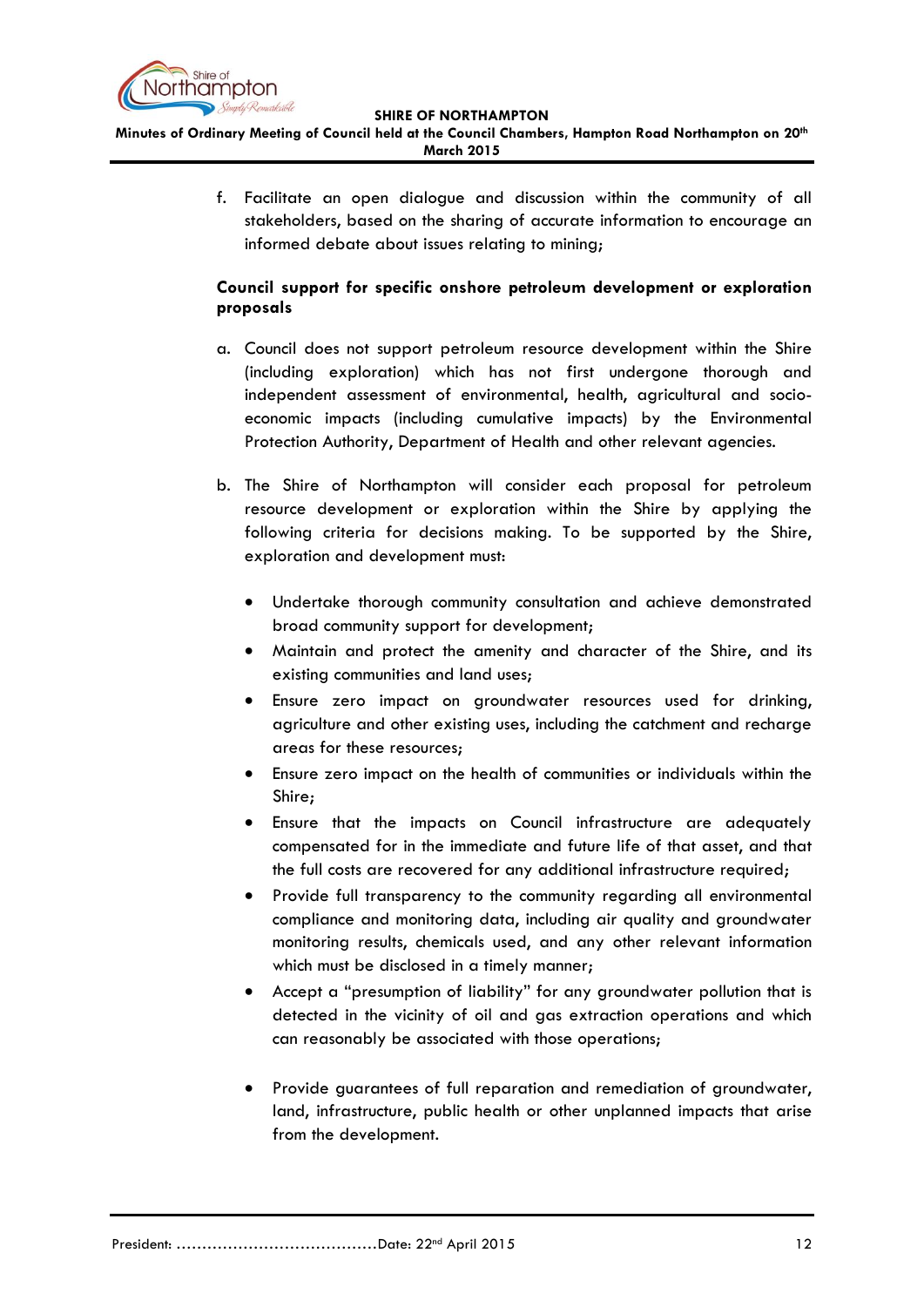

**Minutes of Ordinary Meeting of Council held at the Council Chambers, Hampton Road Northampton on 20th March 2015**

> c. The Shire of Northampton is not willing to provide its support or assistance to proponents or other parties (including the State Government) who seek to undertake or promote petroleum or mining activities within the Shire that do not meet these standards.

> > CARRIED 6/1

Cr Pike voted against the motion

## <span id="page-12-0"></span>3.10.3 KALBARRI PHOTOVOLTAIC STATION (ITEM 6.5.3)

Moved Cr SCOTT, seconded Cr SIMKIN

That Council advises Synergy that it does not require the management of Reserve 43170 to be transferred to the Shire of Northampton and does not want a portion of the photovoltaic system to be retained for historical purposes.

CARRIED 7/0

#### AFTERNOON TEA AND SITE VISIT ADJOURNMENT

Council adjourned for afternoon tea and site visit to the "Old School Site" at 2.30pm.

Meeting reconvened at 2.52pm with the following in attendance:

Cr Wilson, Cr Simkin, Cr Gliddon, Cr Stock-Standen, Cr Scott, Cr Pike, Cr Holt, Chief Executive Officer Garry Keeffe, Deputy Chief Executive Officer Grant Middleton

#### <span id="page-12-1"></span>3.10.4 NORTHAMPTON OLD SCHOOL SITE (ITEM 6.5.4)

Moved Cr GLIDDON, seconded Cr SIMKIN

That Council not undertake any major redevelopment of the old basketball court and associated areas however undertake ripping up of the old court area to allow natural regrowth and plant native plant species within the area.

CARRIED 7/0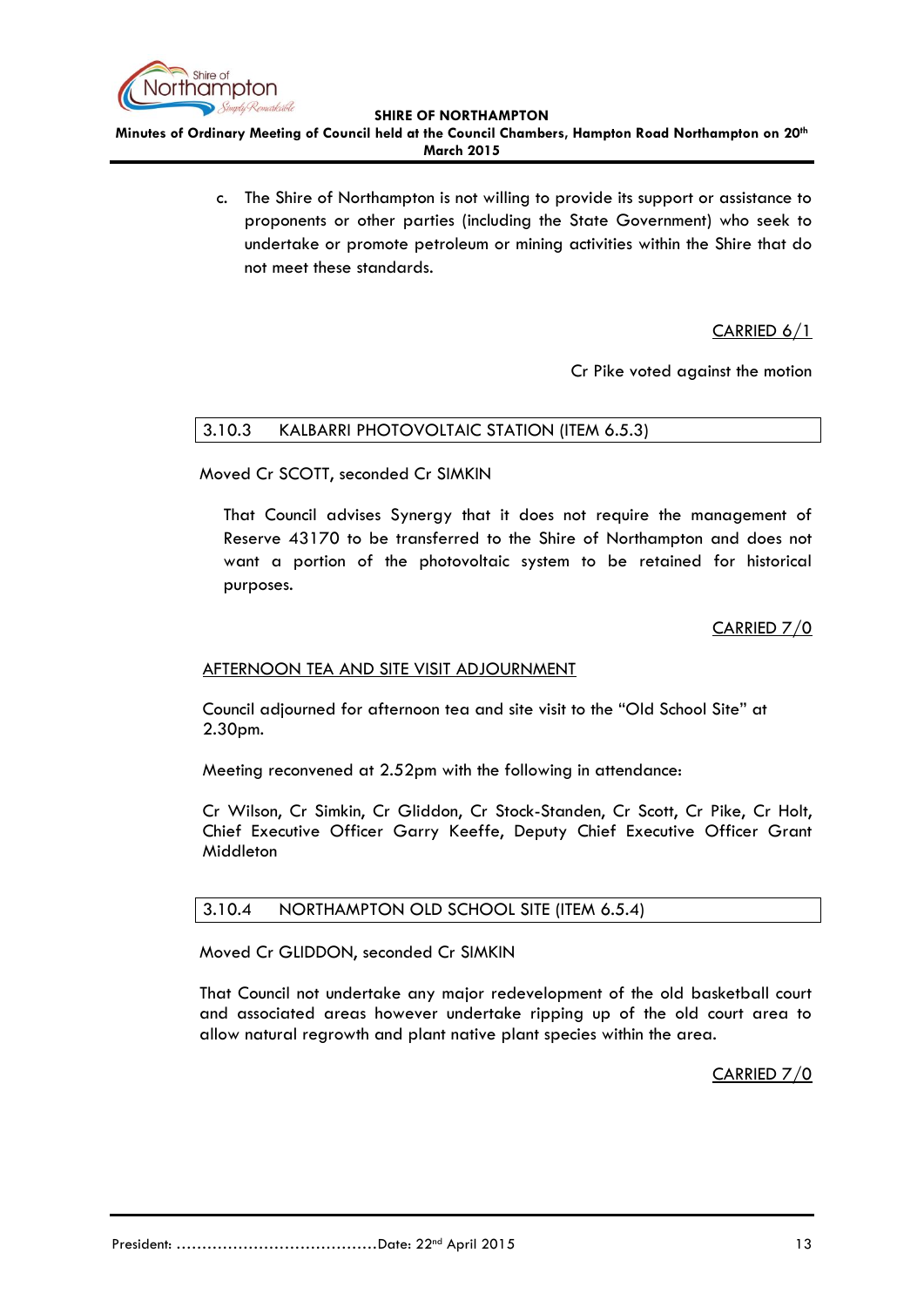

<span id="page-13-0"></span>**Minutes of Ordinary Meeting of Council held at the Council Chambers, Hampton Road Northampton on 20th March 2015**

## 3.10.5 PROPOSED KALBARRI TO SHARK BAY ROAD (ITEM 6.5.5)

Moved Cr STOCK-STANDEN, seconded Cr SCOTT

That Council determines that CR Wilson, CR Simkin, Cr Gliddon and CR Scott with the CEO are to meet with the Shire of Shark Bay to discuss the proposed Kalbarri to Shark Bay Road project.

CARRIED 7/0

## <span id="page-13-1"></span>3.10.6 LEAD TAILINGS RESULTS – COUNCIL PROPERTIES (ITEM 6.5.6)

**Noted** 

# <span id="page-13-2"></span>**3.11 SHIRE PRESIDENTS REPORT**

Since the last Council meeting Cr Wilson reported on his attendance at the following:

23/2/15 WALGA Zone meeting in Geraldton 25/2 RSL Hall works meeting in relation to future hall improvement works with the President RSL Western Australia in attendance

#### <span id="page-13-3"></span>**3.12 DEPUTY SHIRE PRESIDENTS REPORT**

Since the last Council meeting Cr Simkin reported on his attendance at the RSL Hall works Meeting on 25/2/15 with the President RSL Western Australia in attendance.

# <span id="page-13-5"></span><span id="page-13-4"></span>**3.13 COUNCILLORS REPORTS**

3.13.1 CR GLIDDON

Since the last Council meeting Cr Gliddon reported on her attendance at the following:

- 4/3/15 Kalbarri Visitor Centre Committee Meetings
- 9/3/15 Midwest Tourism Alliance Meeting in Geraldton
- 10/3/15 Men's Shed Meeting Kalbarri
- 19/3/15 Met with representative from RoadWise Group, Community Resource Centre and Shaun Peters OIC Kalbarri Police in relation to RoadWise funding application.